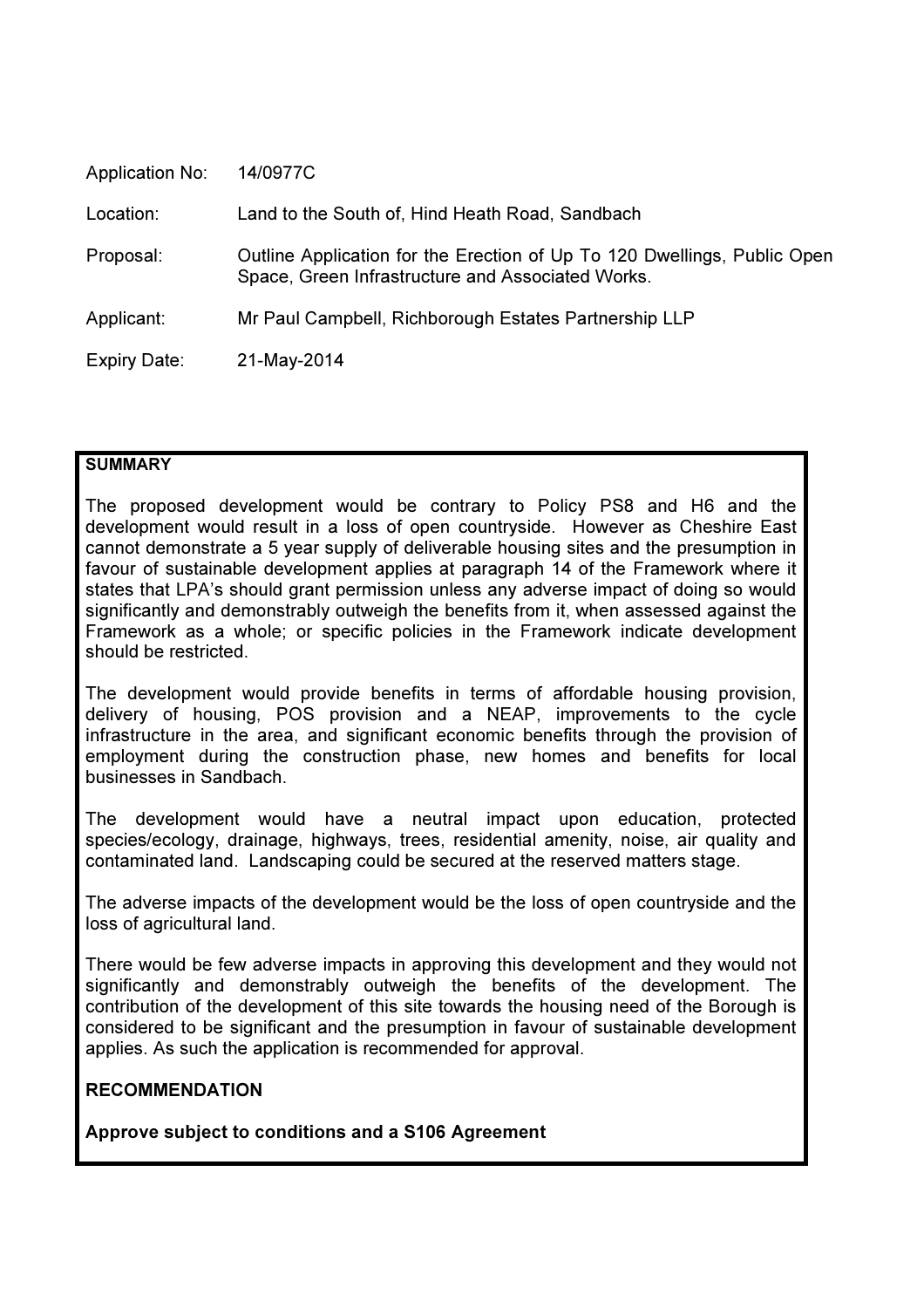### PROPOSAL

This is an outline planning application for the erection of up to 120 dwellings (17.4 dwellings per hectare). Access is to be determined at this stage with all other matters reserved. The site would be accessed via a single vehicular access point which would be located off Hind Heath Road adjacent to the residential development which is currently under construction.

The dwellings would mainly be detached and semi-detached properties. The site would include the provision of 30% affordable housing and 3.5 hectares of public open space and buffers.

The majority of the proposed dwellings would be two-stories in height with those at the centre of the site being up to two and a half storeys.

This application site has outline planning permission for up to 100 dwellings following the approval of application 13/3887C which was allowed at appeal.

#### SITE DESCRIPTION

The site of the proposed development extends to 6.9 ha and is roughly rectangular in shape and is located to the southern side of Hind Heath Road. The site is within open countryside as defined by the Congleton Borough Local Plan. To the north of the site is agricultural land and Big Hind Heath Farm, to the east is a residential development which is under construction following the approval of applications 10/2609C, 13/2762C and 14/2913C; to the south are a Canal and a sewage plant beyond, to the west of the site is agricultural land.

The site includes a tree lined watercourse which is located to the west of the site, the land levels gradually slope down to this watercourse. A native hedgerow forms the front boundary to the site. The site includes an existing access track which serves a property known as Bridge House and a sewage plant on the opposite side of the Canal.

#### RELEVANT HISTORY

#### Application site

13/3887C - Outline Application for the Erection of Up To 100 Dwellings, Public Open Space, Green Infrastructure and Associated Works – Refused – Appeal Lodged – Appeal Allowed with costs awarded against the Council 1<sup>st</sup> August 2014

#### Adjacent site

14/2913C - Application for Reserved Matters the appearance, landscaping, layout & scale for Phase 2 to include 177 dwellings on planning application no:  $10/2608C -$  Approved 18<sup>th</sup> November 2014

13/2672C - Reserved matters application to Outline 10/2609C (approved under appeal) to provide a 3m wide shared footpath/cycleway adjacent to a section of Hind Heath Road – Approved  $24<sup>th</sup>$  March 2014

13/1215C - Reserved Matters Application for 10/2608C for the Appearance, Landscaping, Layout & Scale for Phase 1 to Include 67 Dwellings – Approved  $19<sup>th</sup>$  June 2013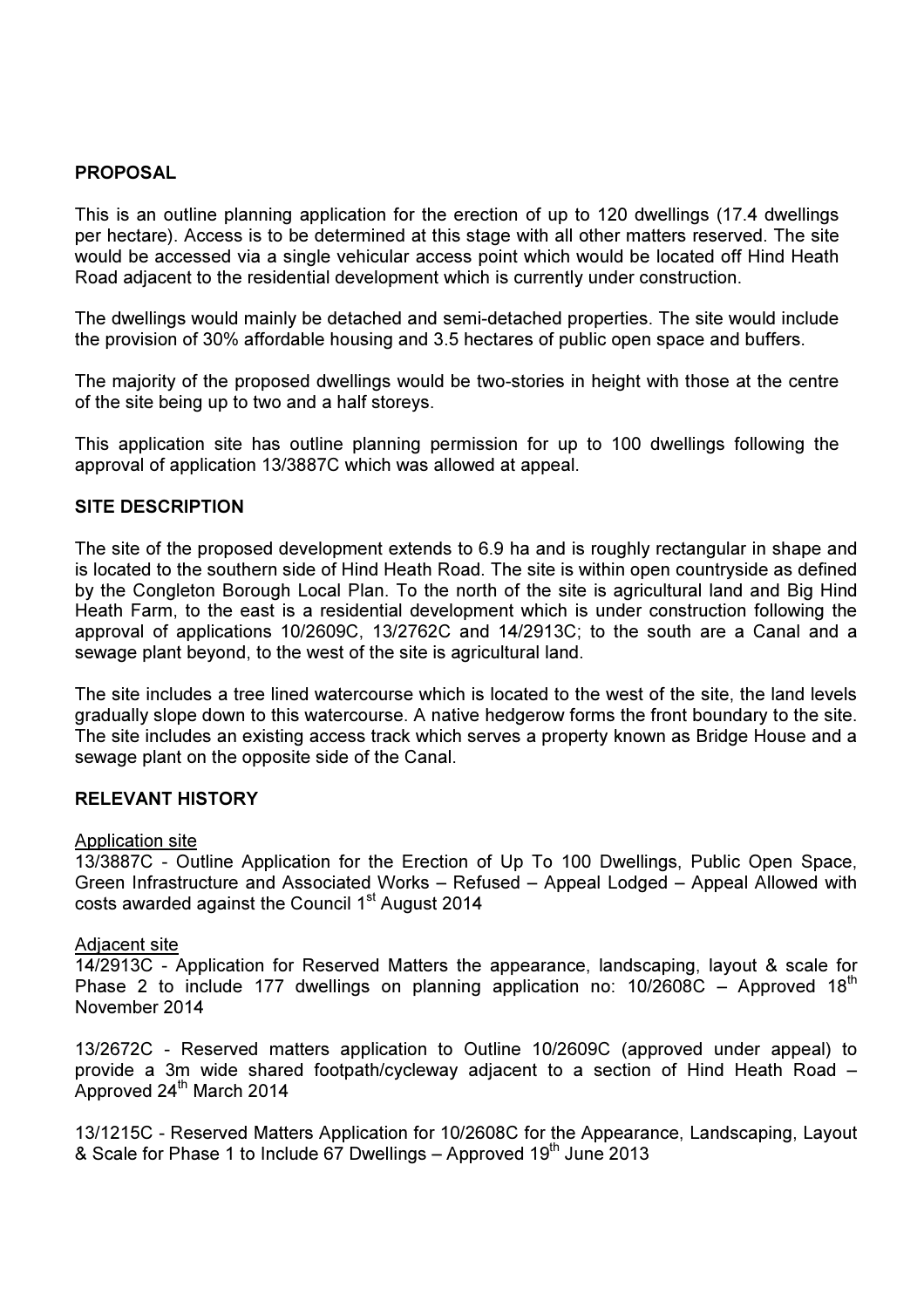13/0915C - Reserved matters following Outline Approval 10/2508C - Approved 17<sup>th</sup> May 2013

10/2609C - Shared Footpath and Cycleway and Associated Works - Refused 21<sup>st</sup> December 2010. Appeal Lodged. Appeal Allowed

10/2608C - Erection of up to 269 Dwellings, Provision of Public Open Space, Highway Works and Associated Works – Refused 28th October 2010. Appeal Lodged. Appeal Allowed

# NATIONAL & LOCAL POLICY

#### National Policy

The National Planning Policy Framework establishes a presumption in favour of sustainable development.

Of particular relevance are paragraphs: 14. Presumption in favour of sustainable development. 50. Wide choice of quality homes 56-68. Requiring good design

#### Development Plan

The Development Plan for this area is the Congleton Borough Local Plan First Review 2005, which allocates the site, under policy PS8, as open countryside.

The relevant Saved Polices are:

- PS3 Settlement Hierarchy
- PS8 Open Countryside
- GR21- Flood Prevention
- GR1- New Development
- GR2 Design
- GR3 Residential Development
- GR4 Landscaping
- GR5 Landscaping
- GR9 Accessibility, servicing and provision of parking
- GR14 Cycling Measures
- GR15 Pedestrian Measures
- GR16 Footpaths Bridleway and Cycleway Networks
- GR17 Car parking
- GR18 Traffic Generation
- NR1 Trees and Woodland
- NR3 Habitats
- NR4 Non-statutory sites
- NR5 Habitats
- H2 Provision of New Housing Development
- H6 Residential Development in the Open countryside
- H13 Affordable Housing and Low Cost Housing
- RC2 Protected Areas of Open Space

The saved Local Plan policies are consistent with the NPPF and should be given full weight.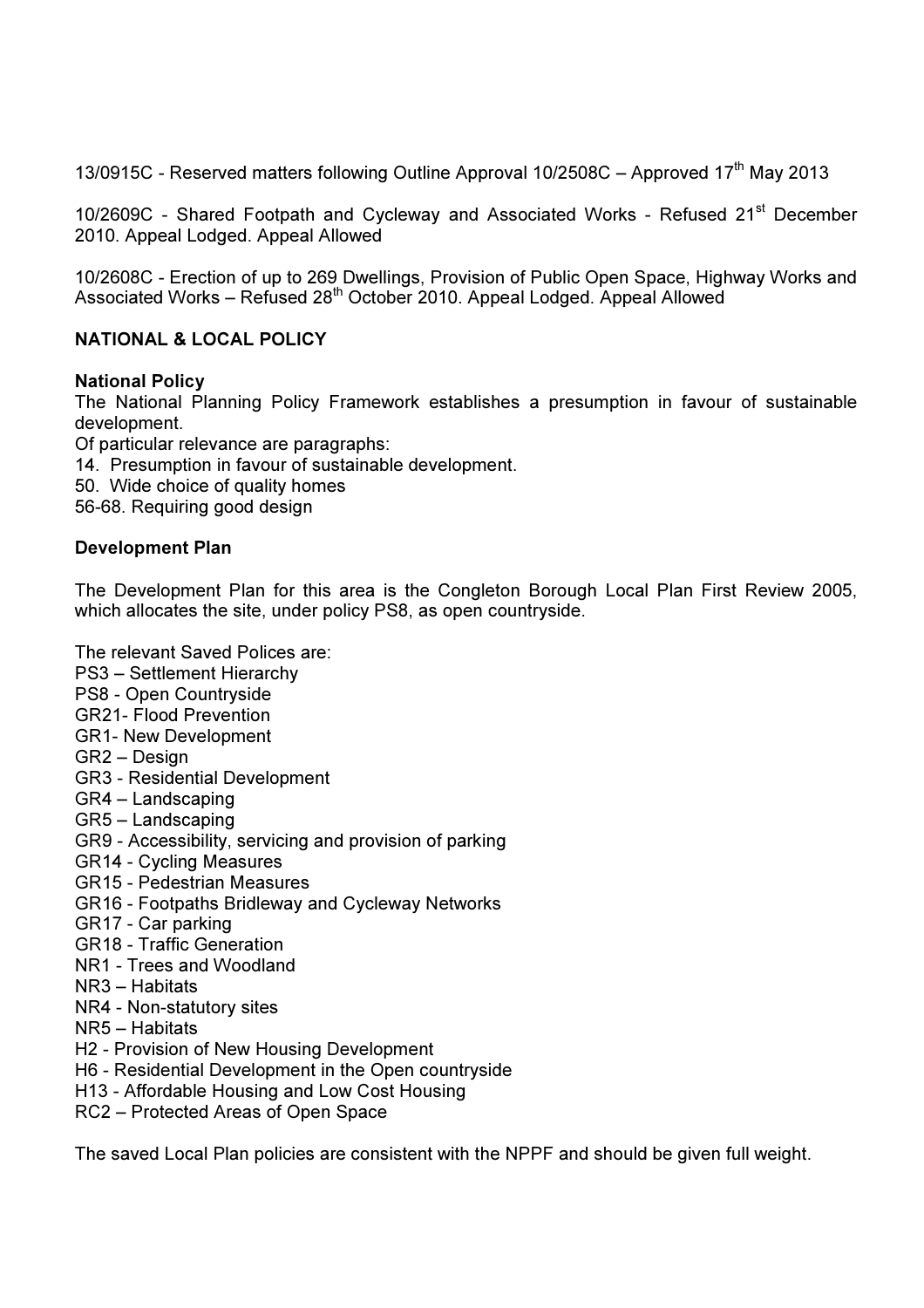# Cheshire East Local Plan Strategy – Submission Version (CELP)

The following are considered relevant material considerations as indications of the emerging strategy:

- PG2 Settlement Hierarchy
- PG5 Open Countryside
- PG6 Spatial Distribution of Development
- SC4 Residential Mix
- CO1 Sustainable Travel and Transport
- CO4 Travel Plans and Transport Assessments
- SC5 Affordable Homes
- SD1 Sustainable Development in Cheshire East
- SD2 Sustainable Development Principles
- SE 1 Design
- SE 2 Efficient Use of Land
- SE 3 Biodiversity and Geodiversity
- SE 4 The Landscape
- SE 5 Trees, Hedgerows and Woodland
- SE 6 Green Infrastructure
- SE 8 Renewable and Low Carbon Energy
- SE 9 Energy Efficient Development
- SE 13 Flood Risk and Water Management
- IN1 Infrastructure
- IN2 Developer Contributions

# Supplementary Planning Documents:

The EC Habitats Directive 1992 Conservation of Habitats & Species Regulations 2010 Circular 6/2005 - Biodiversity and Geological Conservation - Statutory Obligations and Their Impact within the Planning System Interim Planning Statement Affordable Housing Interim Planning Statement Release of Housing Land Sandbach Town Strategy

# **CONSULTATIONS**

Environment Agency: No objection subject to the imposition of the following conditions:

- A scheme to limit surface water run-off
- A scheme to manage the risk of flooding from overland flow
- Contaminated land

- No development shall take place until a scheme for the provision and management of at least an 8 metre wide buffer zone alongside the watercourse shall be submitted to and agreed in writing by the local planning authority.

CE Flood Risk Manager: No comments received at the time of writing this report.

United Utilities: Drainage conditions suggested.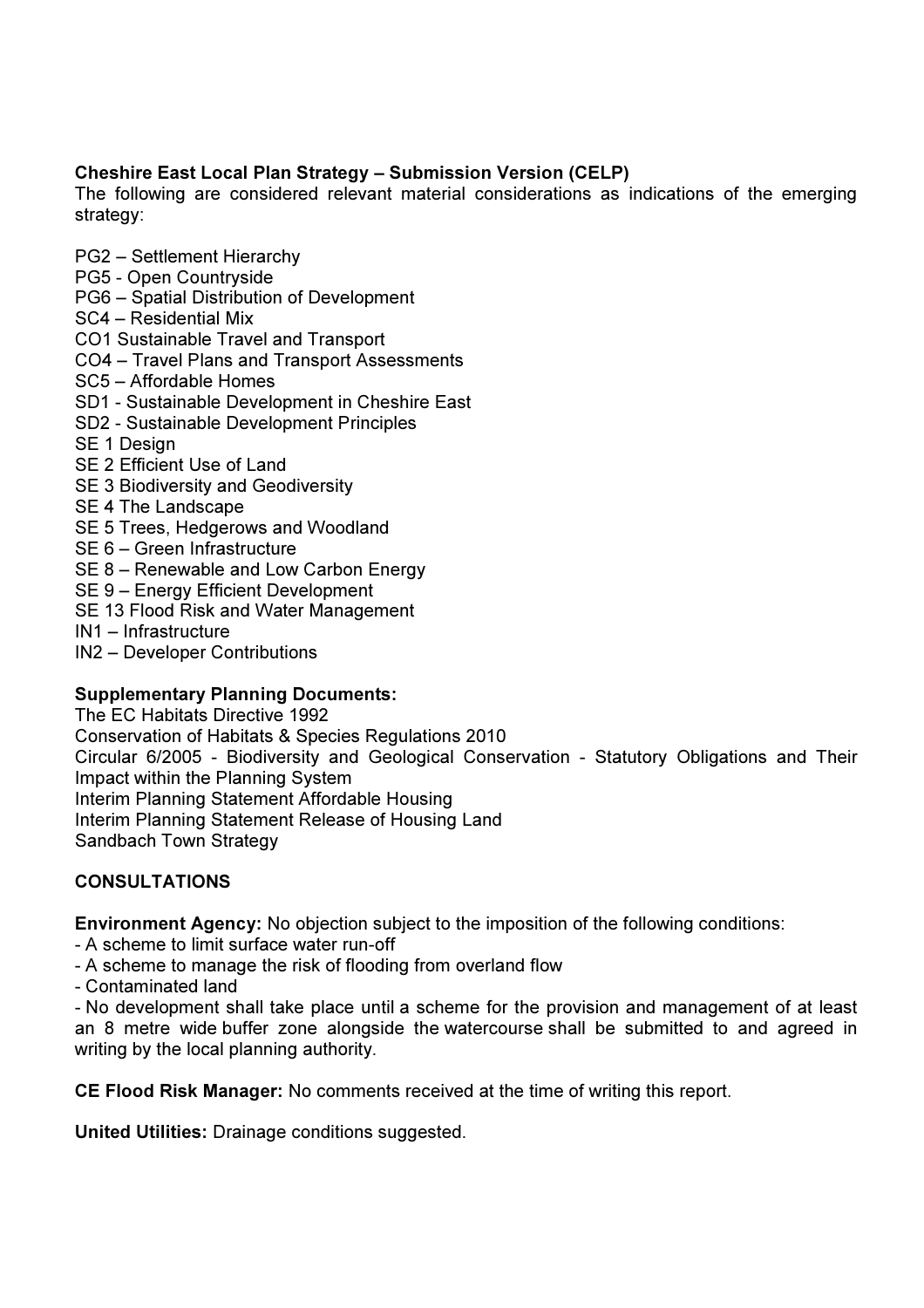Strategic Highways Manager: Based on the earlier description of development for 100 dwellings the Strategic Highways Manager raised the following comments:

No objection subject to the following:

There will be a need for a S106 agreement to secure the provisional sums for road and cycle facility improvements and the Strategic Highways Manager recommends that the Local Planning Authority attach related conditions to any permission which may be granted for this site.

There are no specific off-site highway works related to this development proposal and the new junction and frontage footpaths will be covered under the S38 agreement so there is no need for a S278 agreement.

An updated consultation response is awaited based on the revised description of development for 120 dwellings.

Environmental Health: Conditions suggested in relation to construction management plan, hours of operation, piling, travel plan, dust control, and a contaminated land. An informative is suggested in relation to contaminated land.

Ansa (Public Open Space): No comments received. As part of the last application they stated that:

'Following an assessment of the existing provision of Amenity Greenspace accessible to the proposed development, if the development were to be granted planning permission (in accordance with the submitted details on the Proposed Indicative Site Layout) there would be a surplus in the quantity of provision, having regard to the adopted local standards set out in the Council's Open Space Study for Amenity Greenspace.

As the application is outline, for a guide based on 2.4 persons per dwelling the amount of POS that would be expected in respect of the new population on site would equate to 2400sq.m. When the housing schedule is submitted then new figures would need to be calculated.

#### Children and Young Persons Provision

Following an assessment of the existing provision of Children and Young Persons Provision accessible to the proposed development, if the development were to be granted planning permission there would be a deficiency in the quantity of provision having regard to the adopted local standards set out in the Council's Open Space Study for Children and Young Persons Provision.

Consequently there is a requirement for new Children and Young Persons provision to meet the future needs arising from the development.

Streetscape can confirm that the NEAP (Neighbourhood Equipped Area for Play) standard play area would be acceptable due to the size of the development and should be suitable for all ages. This should include at least 8 items/activities incorporating DDA inclusive equipment'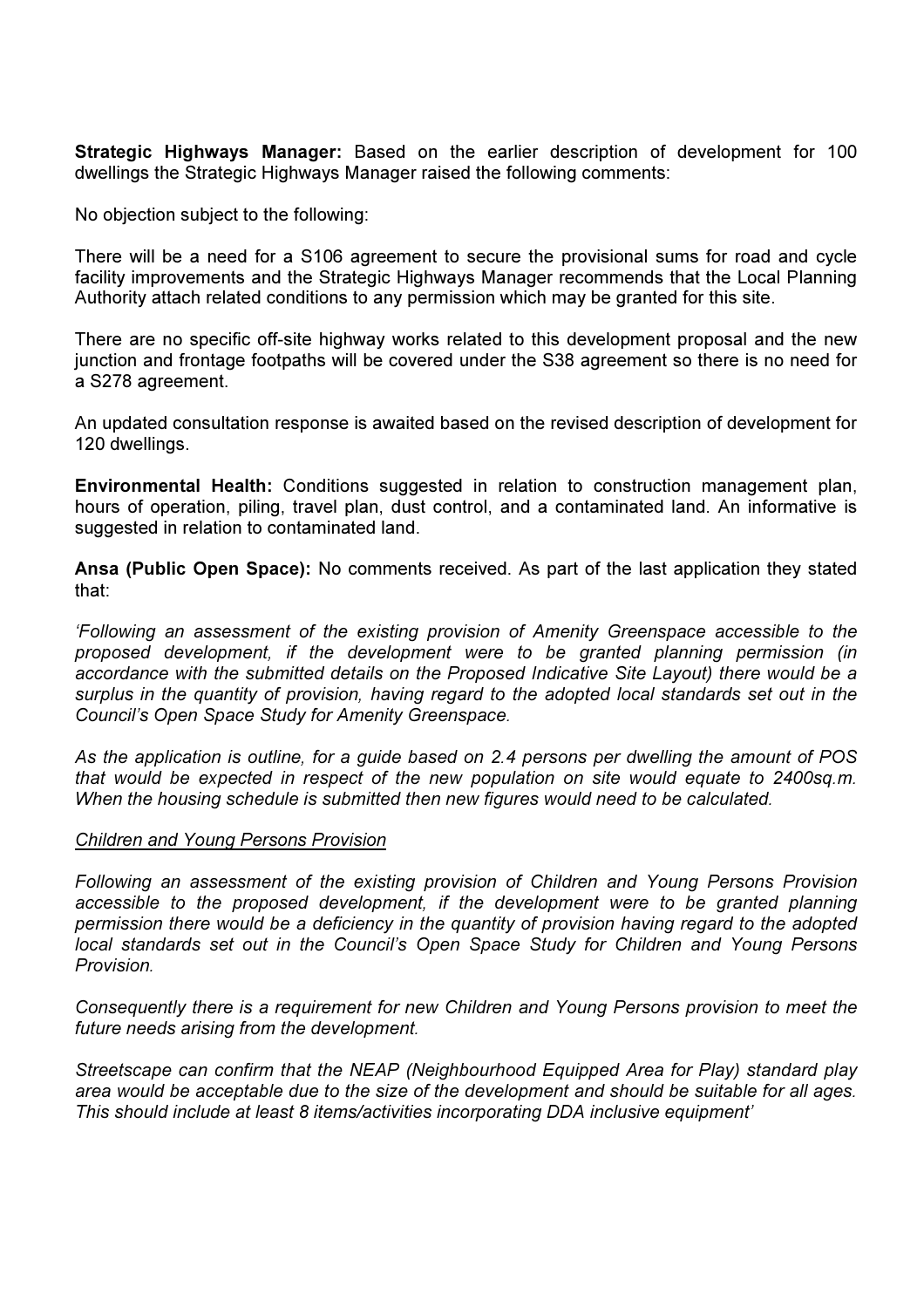Natural England: Statutory nature conservation sites – No objection. Based upon the information provided, Natural England advises the Council that the proposal is unlikely to affect any statutorily protected sites or landscapes.

For advice on all other protected species refer to the Natural England standing advice.

Countryside Access Team: The developer is requested to supply new residents with information on local walking and cycling routes and public transport options, for both transport and leisure purposes.

**Education:** 120 dwellings would generate 22 (120 x 0.18) primary and 16 (120 x 0.13) secondary.

Forecasts show that the development will impact on primary and secondary provisions. 22 x £11,919 x 0.91 = £238,618.38 primary education 16 x £17,959 x 0.91 = £261,483.04 secondary education

Total £500,101.42

Cheshire Brine Subsidence Board: No comments received at the time of writing this report.

Canal and Rivers Trust: No comments to make.

Cheshire Fire Service: Access should be in accordance with Building Regulations. Details of water mains will be required. Consideration needs to be given to bin storage areas and sprinkler systems.

Cheshire East PROW: The proposed development does not appear to affect a PROW.

#### VIEWS OF THE PARISH COUNCIL

Sandbach Town Council: Sandbach Town Council feel the amended documents do not accurately reflect projected traffic impact of further development; plans considerably underestimate the degree of congestion this development will generate. As yet, signals referenced at Crewe Road/Hind Heath Road Junction are not in place.

Developments with existing Planning approval will further increase traffic and congestion and, as such, members request that CEC continue to monitor Crewe Road/Hind Heath Junction once Phase 1 is complete and traffic lights are operational.

#### REPRESENTATIONS

Letters of objection have been received from 22 local households raising the following points:

Principal of development

- The site is outside the settlement boundary
- Land grapping
- Contrary to Local Plan
- Contrary to Sandbach Town Plan
- The increase in the number of dwellings should be treated as a new application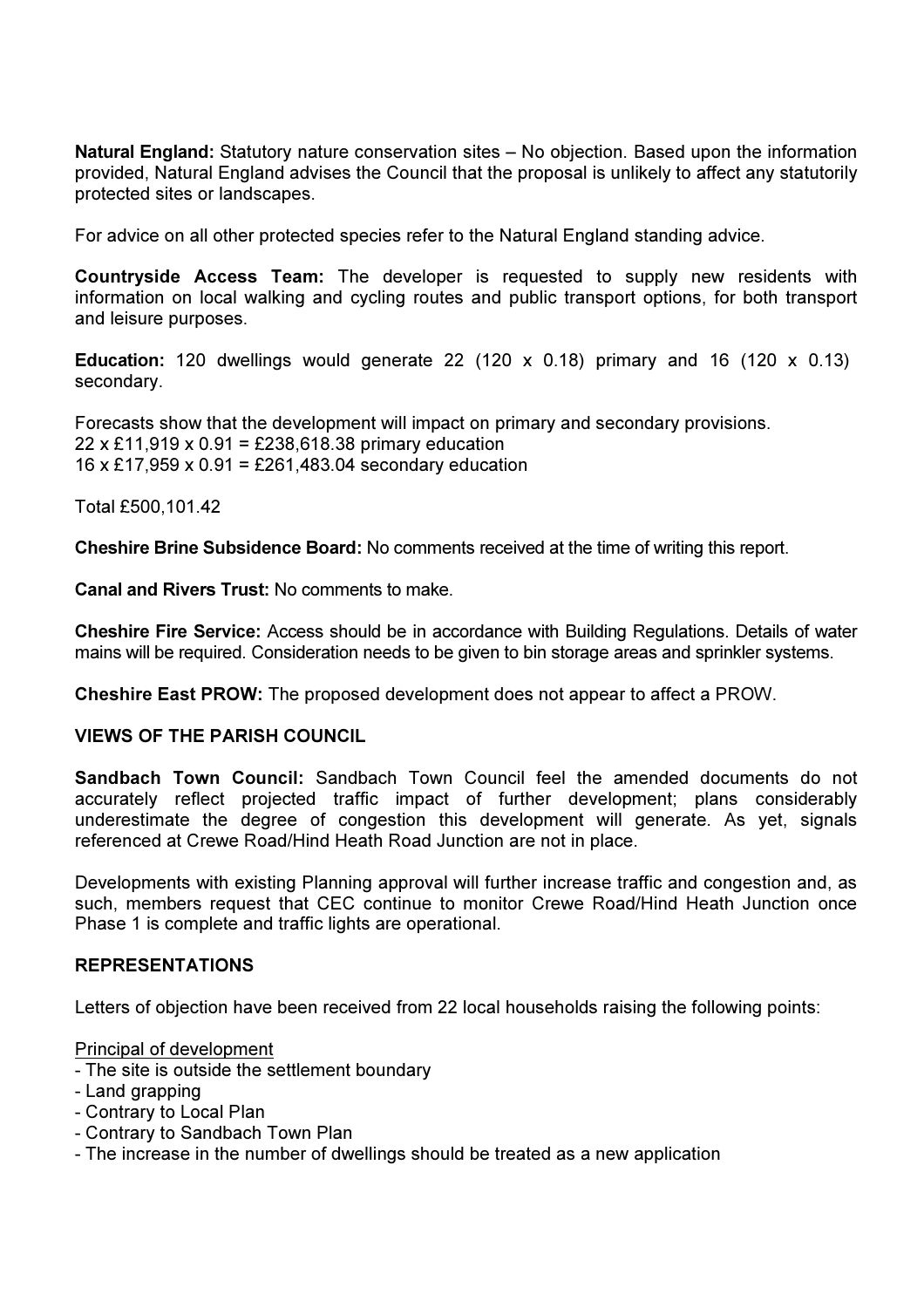- Brownfield land should be promoted over the use of Greenfield land
- Too many dwellings are being built too quickly
- Lack of jobs in Sandbach
- There is enough housing development in Elworth
- Lack of consultation
- Loss of agricultural land
- Cheshire East can demonstrate a 5 year housing land supply
- The development will create urban sprawl
- Sandbach is losing its identity
- Over development of Sandbach
- Over development of this site
- Development creep
- The proposal is contrary to the NPPF

# **Highways**

- Increased traffic flow
- Vehicle speeding along Hind Heath Road
- Sever highways impact
- Cumulative highways impact with other committed developments in Sandbach
- The submitted Transport Assessment is inadequate (it contains a number of errors)
- The cycle track along Hind Heath Road should be completed
- Hind Heath Road is a rat run
- There are accident records on Hind Heath Road
- Poor motorway access
- Inadequate access to the site
- Increased traffic would result in a danger to cyclists

#### Green Issues

- Landscape impact
- Loss of the green gap along Hind Heath Road
- Impact upon wildlife
- Impact upon protected species

#### Infrastructure

- Increased pressure on local schools (both primary and secondary)
- Impact upon local health provision
- Flooding problems in this locality

#### Amenity Issues

- Loss of outlook
- Inadequate levels of privacy for the proposed dwellings
- Increased noise pollution
- Increased air pollution

Other issues

- Subsidence concerns on the application site

A representation has been received by CTC – The National cycling Charity raising the following points: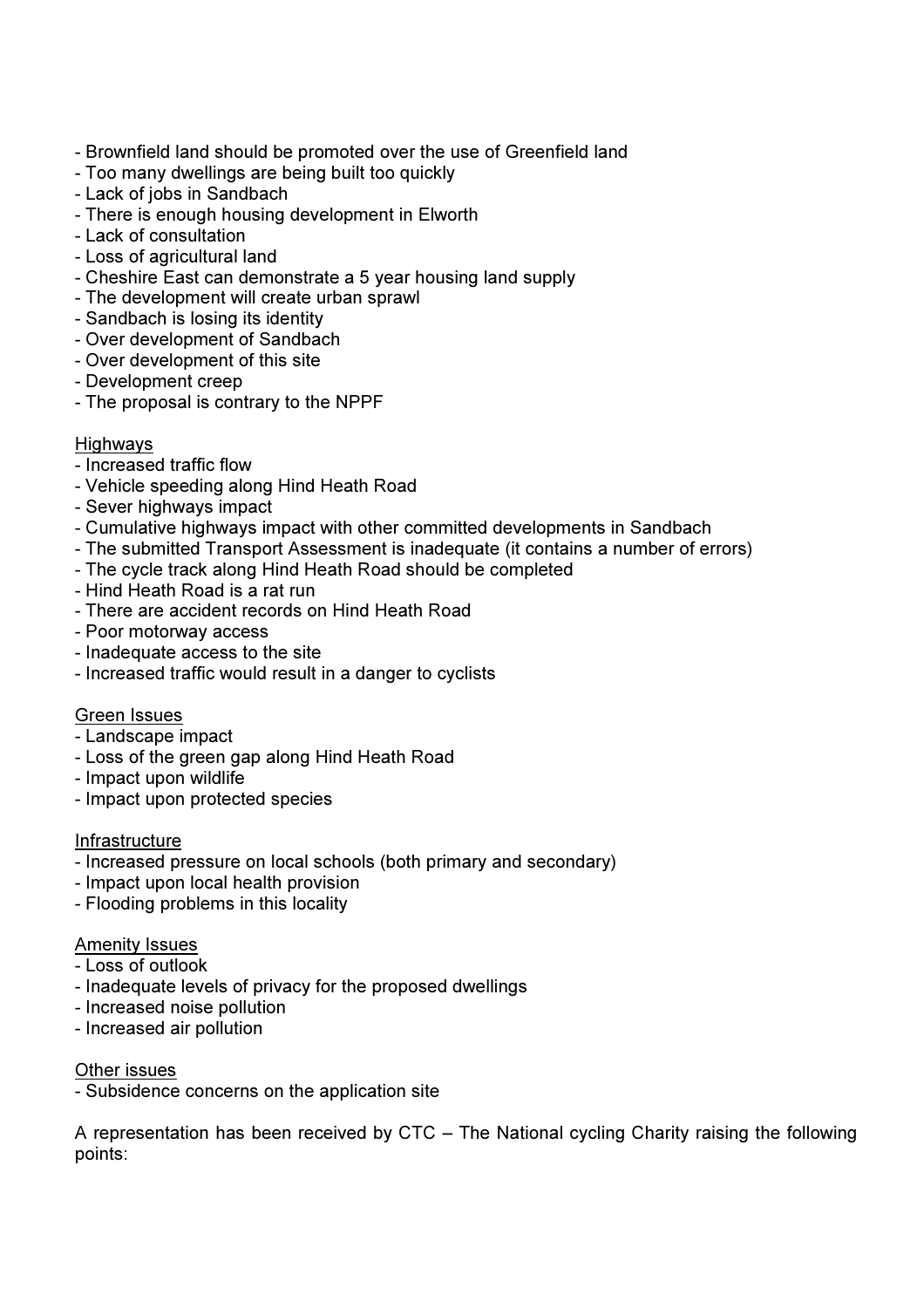- Larger "visibility splays" result in drivers being able to make faster turnings out of the estate onto Hind Heath Road. They might even result in a larger junction altogether. This will affect the cycle crossing across the frontage of the site.

- Additional pedestrian and cycle links will be provided throughout the site with linkages onto a Linear Park walk along the western boundary. These are welcome if they provide shortcuts for cyclists that are not available for drivers. Shared footways running along roads in the estate are not required as cars' speed will be low and cyclists can use the road.

- Also, the Linear Park walk should be extended to be used by cyclists, too.

- There should be links to connect east to the Bovis Homes development across the access road to Bridge House.

- The barriers at the bridge at Hind Heath Lane, crossing the Wheelock Rail Trail. Developer funding could be allocated to replace the barriers later should a trial period show abuse of this link by motorcyclists.

- The current transition to the road would be at the circle. It would be beneficial if the cycle track were extended as well further north to join up with Proctors Lane so that cyclists travelling west towards Ettiley Heath would not have to join the carriageway at all.

- A bicycle shelter would be welcome and this has been acknowledged by Northern Rail.

A representation has been received from SUSTRANS raising the following points:

- The design of the estate should restrict vehicle speeds to less than 20mph.

- SUSTRANS would like to see the site integrated with the adjacent Bovis Homes site for pedestrians/cyclists by joining the cul-de-sac heads with a greenway.

- The design of the proposed footway/cycle track on Hind Heath Road at the site entrance should observe the advice set out in the DfT's Local Transport Notes 2/08 sections 10.3, and 1/12 section 7.56 - 7.62.

- Can the site be integrated to the south into the canal towpath for pedestrians/cyclists?

- The provision of a refuge on Hind Heath Road is welcome to connect with the Wheelock Trail. This should be deep enough for shared pedestrian/cycle use.

- The design of any smaller properties without garages should include storage areas for residents' buggies/bikes.

- SUSTRANS would like to see travel planning with targets and monitoring and a sense of purpose (National Planning Policy Framework, clause 36)

#### APPRAISAL

The key issues are:

- Loss of open countryside
- Impact upon nature conservation interests
- Design and impact upon character of the area
- Landscape Impact
- Amenity of neighbouring property
- Highway safety
- Impact upon local infrastructure

#### Principle of Development

The site lies largely in the Open Countryside as designated by the Congleton Borough Local Plan 2005, where policies PS8 and H6 state that only development which is essential for the purposes of agriculture, forestry, outdoor recreation, essential works undertaken by public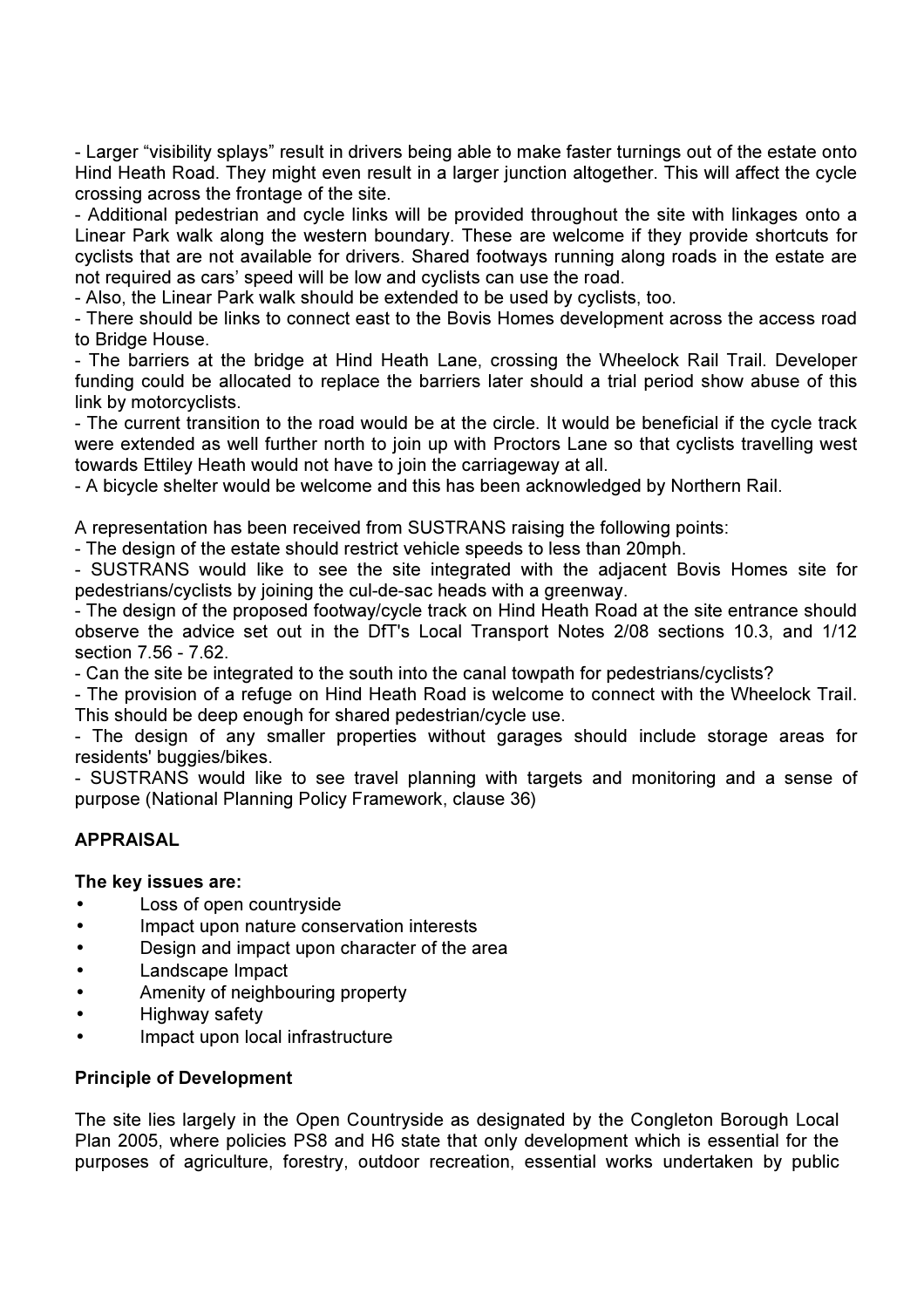service authorities or statutory undertakers, or for other uses appropriate to a rural area will be permitted. Residential development will be restricted to agricultural workers dwellings, affordable housing and limited infilling within built up frontages.

The proposed development would not fall within any of the categories of exception to the restrictive policy relating to development within the open countryside. As a result, it constitutes a "departure" from the development plan and there is a presumption against the proposal, under the provisions of sec.38(6) of the Planning and Compulsory Purchase Act 2004 which states that planning applications and appeals must be determined "in accordance with the plan unless material considerations indicate otherwise".

The issue in question is whether there are other material considerations associated with this proposal, which are a sufficient material consideration to outweigh the policy objection.

In this case it should be noted that the principle of residential development has been accepted on this site following the appeal decision for 100 dwellings. This application seeks to alter the unit types within the site to accommodate 120 dwellings. There would be no increase in the developable area of the development as part of this application.

#### Housing Land Supply

Paragraph 47 of the National Planning Policy Framework requires that Council's identify and update annually a supply of specific deliverable sites sufficient to provide five years worth of housing against their housing requirements.

This calculation of Five year Housing supply has two components – the housing requirement – and then the supply of housing suites that will help meet it. In the absence of an adopted Local Plan the National Planning Practice Guidance indicates that information provided in the latest full assessment of housing needs should be considered as the benchmark for the housing requirement.

The current Housing Supply Position Statement prepared by the Council employs the figure of 1180 homes per year as the housing requirement, being the calculation of Objectively Assessed Housing Need used in the Cheshire East Local Plan Submission Draft.

The Local Plan Inspector has now published his interim views based on the first three weeks of Examination. He has concluded that the council's calculation of objectively assessed housing need is too low. He has also concluded that following six years of not meeting housing targets a 20% buffer should also be applied.

Given the Inspector's Interim view that the assessment of 1180 homes per year is too low, we no longer recommend that this figure be used in housing supply calculations. The Inspector has not provided any definitive steer as to the correct figure to employ, but has recommended that further work on housing need be carried out. The Council is currently considering its response to these interim views.

Any substantive increase of housing need above the figure of 1180 homes per year is likely to place the housing land supply calculation at or below five years. Consequently, at the present time, our advice is that the Council is unable to robustly demonstrate a five year supply of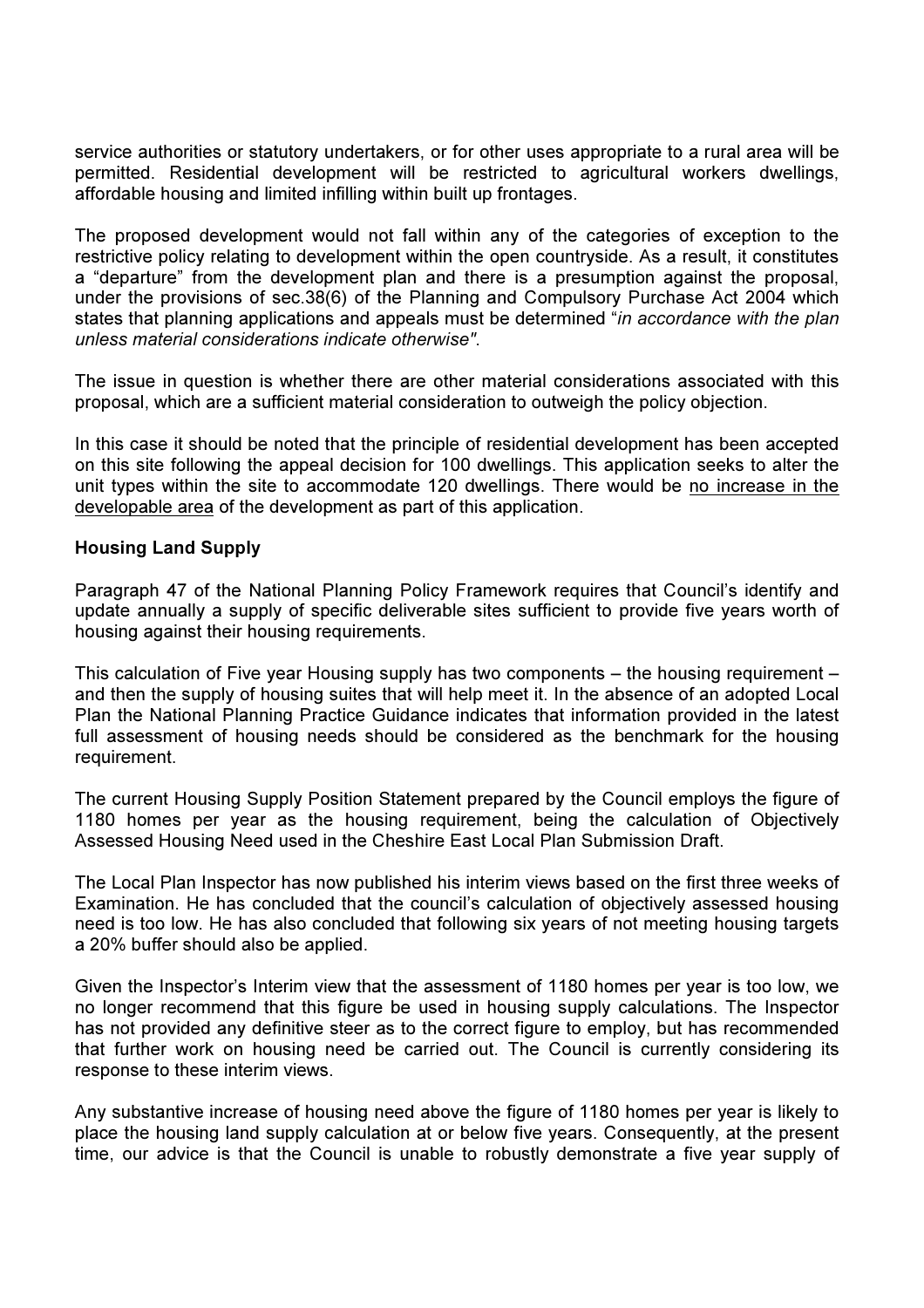housing land. Accordingly recommendations on planning applications will now reflect this position.

# SOCIAL SUSTAINABILITY

# Affordable Housing

There should be provision of 30% of the total dwellings on this site as affordable, with 65% provided as social or affordable rent and 35% intermediate. This equates to a requirement for up to 36 affordable dwellings on this site, with up to 23 provided as social or affordable rented dwellings and up to 13 provided as intermediate tenure.

The affordable housing provision will be secured as part of a S106 Agreement.

# Public Open Space

The indicative layout shows that an area of POS/landscape and ecological buffers would be provided to the southern and western boundaries of the site. The Open Space Officer has stated that if the development is approved there would be a surplus in the quantity of provision. The area shown on the indicative plan is 3.5 hectares this is an over-provision. Therefore the amount of open space to be provided is acceptable.

In terms of children's play space, the Public Open Space Officer has requested the provision of a NEAP. This is not shown on the indicative plan but could be secured as part of a S106 Agreement.

The open space/landscape and ecological buffers and NEAP on site would be managed by a management company and this would be secured as part of a S106 Agreement.

#### Education

In terms of primary school education, as there are capacity issues at the local primary schools, the education department has requested a contribution of £238,618.38. This contribution would be secured via a S106 Agreement.

In terms of secondary school education, as there are capacity issues at the local secondary schools, the education department has requested a contribution of £261,483.04. This contribution would be secured via a S106 Agreement.

#### Location of the site

The site is considered by the SHLAA to be sustainable. In this case the same site was considered to be sustainable by the Inspector who allowed the appeal. As a result it is considered that this proposal is sustainably located owing to its location on the edge of the settlement.

#### ENVIRONMENTAL SUSTAINABILITY

# Residential Amenity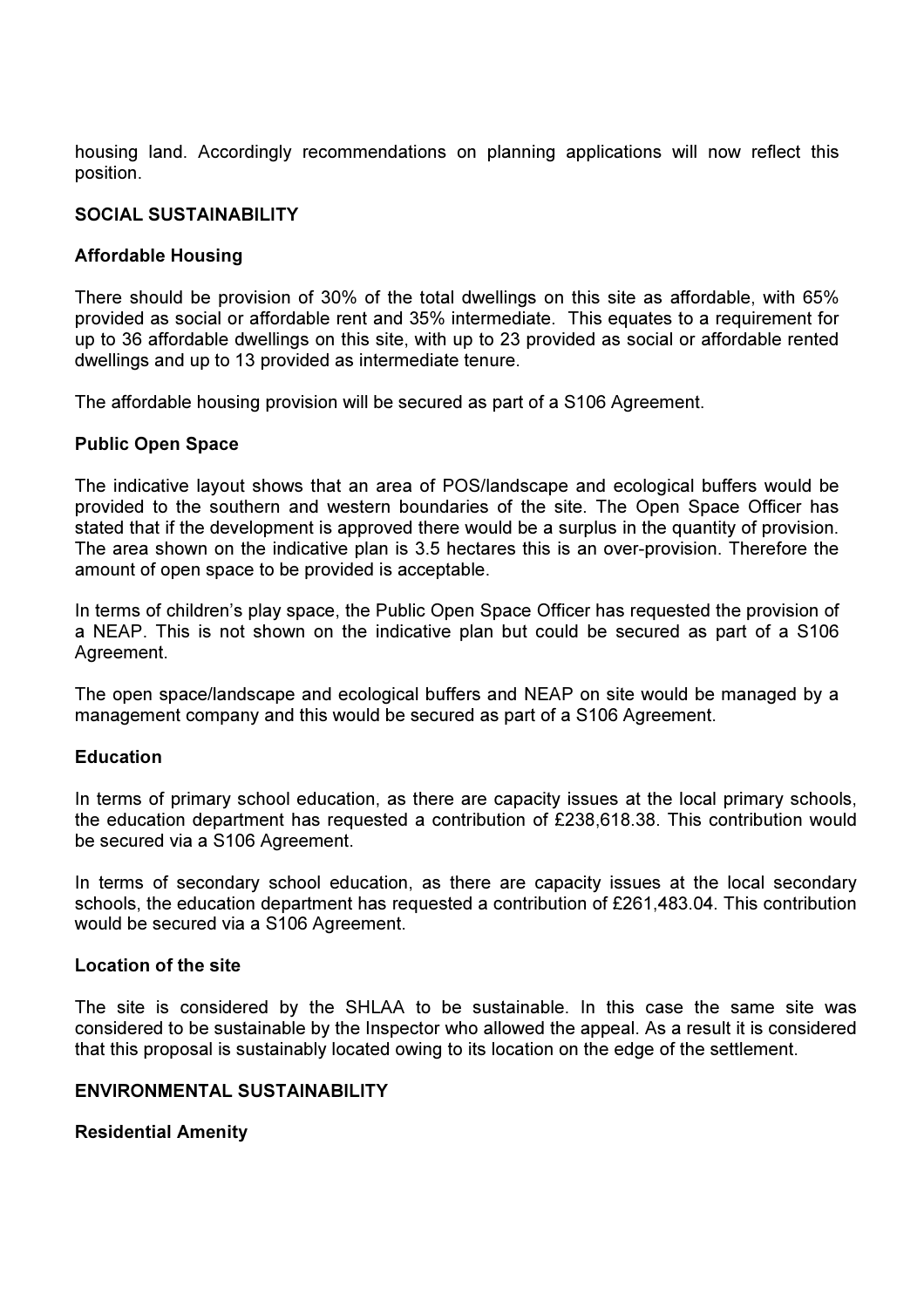In terms of the surrounding residential properties, these are mainly off-set to the north-east and north-west with Bridge House to the south and the dwellings which are currently under construction as part of the Bovis scheme.

From the indicative plan the separation distances that would be achieved exceed those contained within the SPD on Development on Backland and Gardens. Therefore, it is not considered that the development would have a detrimental impact upon neighbouring residential amenity. Further details would be obtained at the reserved matters stage.

The Environmental Health Officer has requested conditions in relation to a construction management plan, hours of operation, piling, travel plan, dust control, and a contaminated land. These conditions will be attached to any planning permission.

# Air Quality

There is concern that the cumulative impact of development in the Sandbach area will lead to successive increases in pollution levels thereby increased exposure. In particular, the development has the potential to impact upon the Sandbach (J17, M6) Air Quality Management Area (AQMA), which was declared as a result of breaches of the European Standard for nitrogen dioxide  $(NO<sub>2</sub>)$ .

The assessment uses DMRB to model  $NO<sub>2</sub>$  and  $PM<sub>10</sub>$  impacts from the predicted additional road traffic associated with this proposal and two committed developments in the vicinity. The report predicts that all three receptors modelled will experience a negligible increase in airborne emissions.

Poor air quality is detrimental to the health and wellbeing of the public, and also has a negative impact on the quality of life for sensitive individuals. Any negative impact on air quality should be mitigated against to help safeguard future air quality irrespective of whether it would lead to an exceedence of an air quality objective or the designation of an (AQMA). It is therefore considered that mitigation should be sought from the developer in the form of direct measures to reduce the impact of traffic associated with the development. This will be secured through the use of planning conditions.

#### Contaminated Land

The application is for new residential properties which are a sensitive end use and could be affected by any contamination present. A condition will be attached to secure remediation on this site.

#### Impact upon the adjacent canal

The Conservation Area runs along the line of the adjacent canal located to the south of the site. Given that open space would be located to the south of the site on the indicative plan it is considered that it would be possible to negotiate an acceptable design solution that would not harm the setting of the Conservation Area.

#### Highways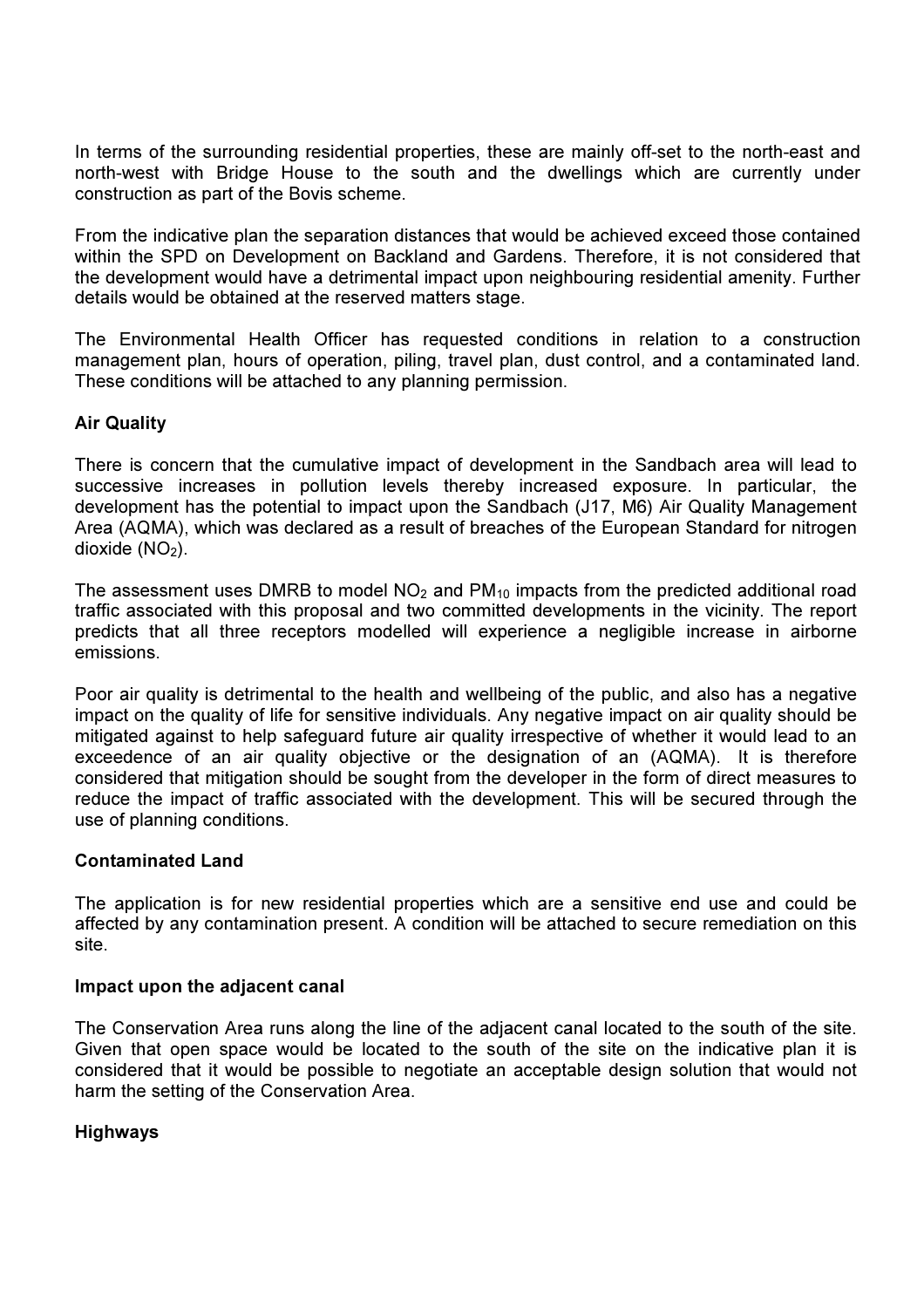### Access

The development would have a single vehicular access point onto Hind Heath Road which involves the upgrade of the existing sewerage works access. Hind Heath Road has a 30mph speed limit at this point and the proposed development would provide visibility splays of 2.4m x 120m which would be sufficient for a 40mph speed limit. The Strategic Highways Manager has no objections to the design of the proposed access.

#### Impact upon surrounding junctions

The relevant test contained within the NPPF states that

'Development should only be prevented or refused on transport grounds where the residual cumulative impacts of development are severe'

The development of 100 dwellings on this site was considered to be acceptable by the Inspector at the appeal and as such it is necessary to consider the impact of the additional 20 dwellings.

The submitted Transport Assessment has evaluated the junctions at Hind Heath Road/Crewe Road and the Salt Line Way/Abbey Road/Elton Road. The Strategic Highways Manager concurred with the submitted TA in that these junctions will have spare capacity with this and other committed development (this is based on the development of up to 100 dwellings and an updated consultation response is awaited for the development of 120 dwellings).

The appeal application secured a contribution of £200,000 towards the Old Mill Road/The Hill and Junction 17 of the M6 and a contribution of £100,000 towards cycle way improvements within the vicinity of the site. These sums will be updated based on the revised highways comments.

#### Trees and Hedgerows

**Trees** 

There are no trees protected by a Tree Preservation Order on this site.

The submitted Tree Survey has identified 10 individual trees and 3 groups located across the site. Of the individual trees 5 are Grade A (High Quality and Value), 4 are Grade B (moderate Quality and Value) and 1 is Grade C (Low Quality and Value), of the groups two are Grade B (moderate Quality and Value) and 1 is Grade C (Low Quality and Value). All of these trees are located along the watercourse and to the south of the site.

The illustrative site layout indicates that all trees will be retained within the proposed open space, and as a result the impact upon trees is considered to be acceptable.

### **Hedgerows**

The submitted indicative plan indicates that the hedgerows to the north and eastern boundaries would be retained. As a result, the impact upon boundary hedgerows is considered to be acceptable.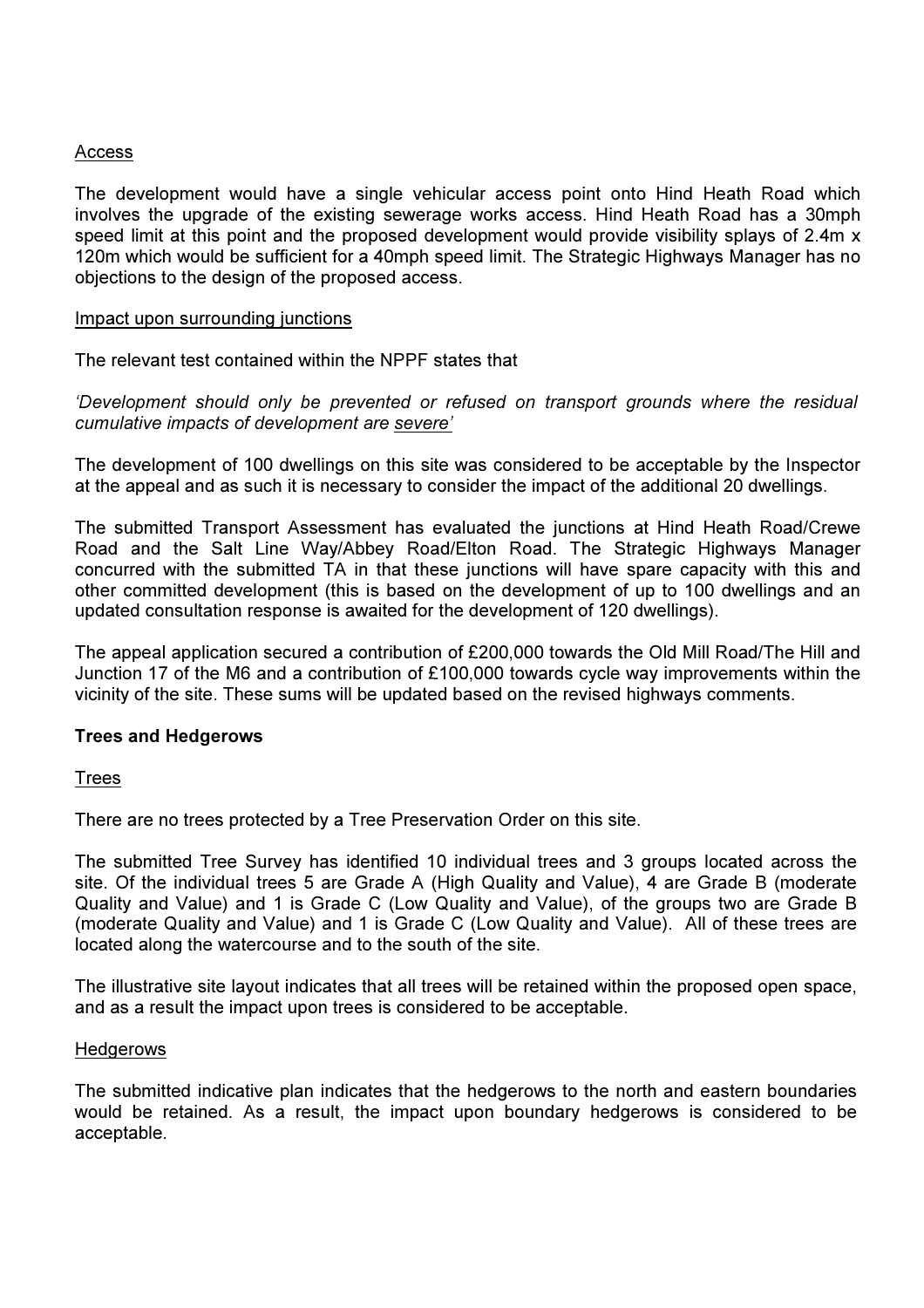# Design

The importance of securing high quality design is specified within the NPPF and paragraph 61 states that:

"Although visual appearance and the architecture of individual buildings are very important factors, securing high quality and inclusive design goes beyond aesthetic considerations. Therefore, planning policies and decisions should address the connections between people and places and the integration of new development into the natural, built and historic environment."

In this case, although the density of the site has been increased since the previous approval it is appropriate and is consistent with that of the surrounding area of Sandbach and the development approved on the adjacent site.

The indicative layout shows that the properties on the site would overlook the open space, highway and parking areas. The properties located at corner plots would have the potential for dual-frontages. A strong and prominent scheme of tree-planting within the site would create an avenue effect which would add quality to the appearance of the development.

To all sides of the site, a boundary hedgerow would be provided/retained to act as a green buffer to the open countryside and surrounding residential properties.

It is considered that the indicative scheme is acceptable and that an appropriate design solution could be negotiated at the reserved matters stage. The proposal would comply with Policy GR2 (Design) and the NPPF.

#### **Landscape**

The application site is fairly level with a small tributary depression running down the western part of the site. There are a number of hedgerows and also a number of trees associated with the tributary depression that runs through the site.

As part of the appraisal the baseline landscape character is given. The National character area has been identified, as well as the character type as identified in the Cheshire Landscape Character assessment 2009( East Lowland Plain –ELP5 Wimboldsley) and also the Congleton Landscape Assessment, which identifies the area as being in the Wheelock Rolling Plain. The assessment also identifies the visual context and amenity of the application site, with a series of 11 views and the Councils Landscape Architect would broadly agree with the visual summary for each of these views.

With reference to the constraints and opportunities, the Councils Landscape Architect does not feel that the existing green infrastructure along the western half of the site is as robust as the appraisal appears to indicate and there will potentially be greater inter-visibility than appreciated. The proposed indicative site layout is disappointing, it indicates that there will be no additional enhancement along the existing tributary strip, which is identified as a Linear park. In reality there are opportunities to provide hedging and hedgerow trees along the very western boundary of the site, as well as substantial landscape enhancement throughout this Linear Park. There is scope to enhance the existing northern boundary hedgerow, which currently has no hedgerow trees along its length and there are opportunities to provide landscape enhancement across other parts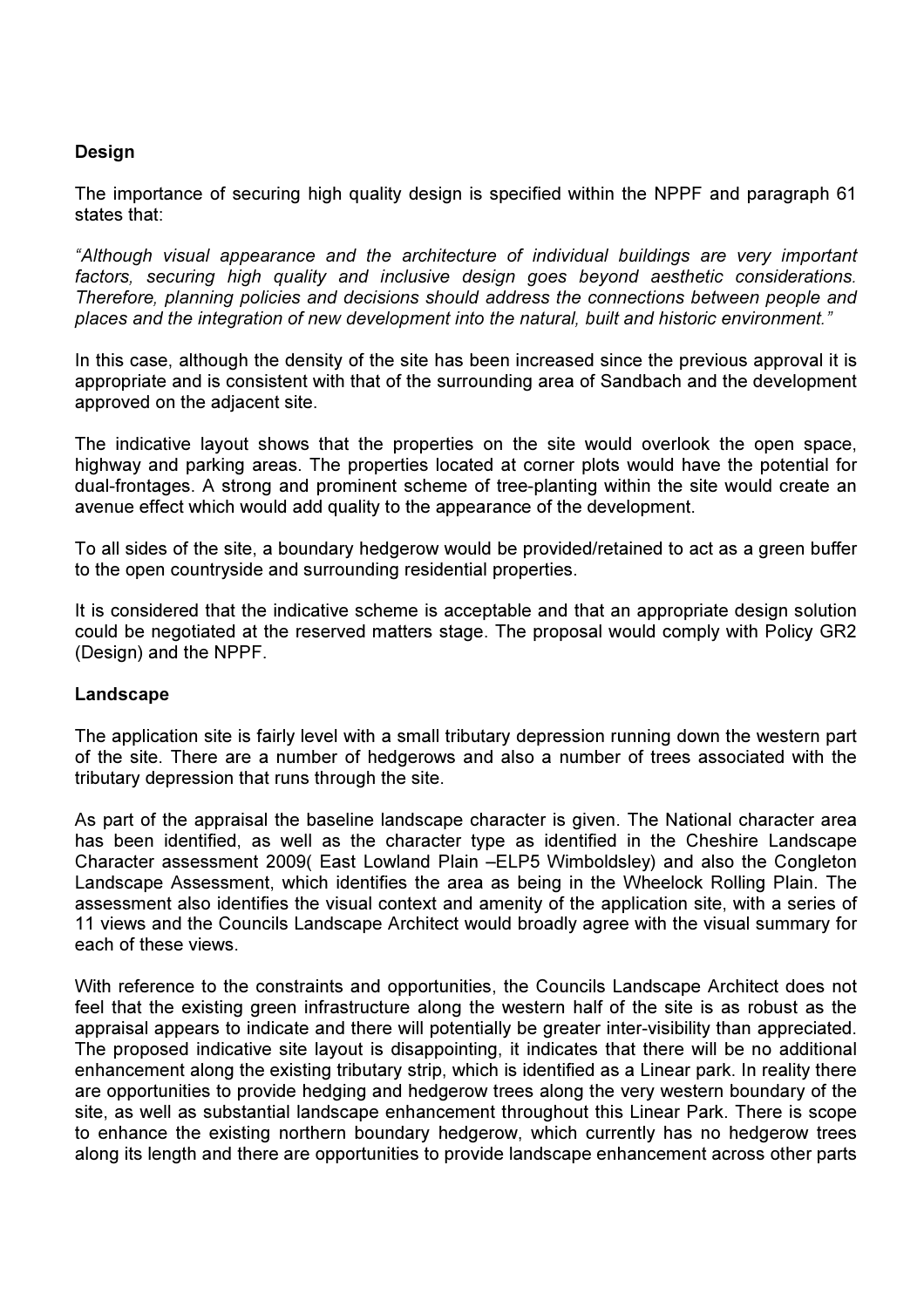of the site. In reality all the proposed indicative layout appears to show is just the retention of existing vegetation, with minimal enhancement. However it is considered that as landscape is a reserved matter such details could be negotiated/secured at the Reserved Matters stage.

As part of the earlier appeal decision on this site the Inspector found that:

'The principal effect would be to advance the edge of built development in a westerly direction, but there would be no significant impact in the wider landscape. Whilst the agricultural landscape is well-maintained and characteristic of the current setting of development around Sandbach, it is not the subject of any special designation for its particular qualities'

#### Ecology

#### Protected Species

#### Breeding birds

If planning consent is granted a standard planning condition could be used to safeguard breeding birds.

# Other Protected Species

A sett is present within the area of the proposed open space adjacent to the proposed development. The Councils Ecologist advises that based on the submitted indicative layout plan the proposed development is unlikely to have a direct adverse impact upon other protected species. An acceptable mitigation method statement has been submitted in support of this outline application.

#### **Reptiles**

Grass snakes are known to occur in this locality and may occur on site. The majority of suitable habitat for this species will however be retained as open space as part of the illustrative layout. There remains a small risk that reptiles could be disturbed during site clearance works. The applicant has submitted a reptile and amphibian mitigation method statement to reduce the risk of any animals being disturbed during the site clearance and construction process. The Councils Ecologist advises that the proposed development is unlikely to have a significant adverse impact upon reptiles.

#### Habitats

#### **Hedgerows**

Hedgerows are a Biodiversity Action Plan priority habitat and hence a material consideration. Based upon the submitted indicative layout it appears feasible that the vast majority of the existing hedgerows can be retained as part of the development. However, any losses of hedgerow must be compensated for through additional hedgerow planting as part of any detailed landscaping scheme produced for the site.

#### Ecological Mitigation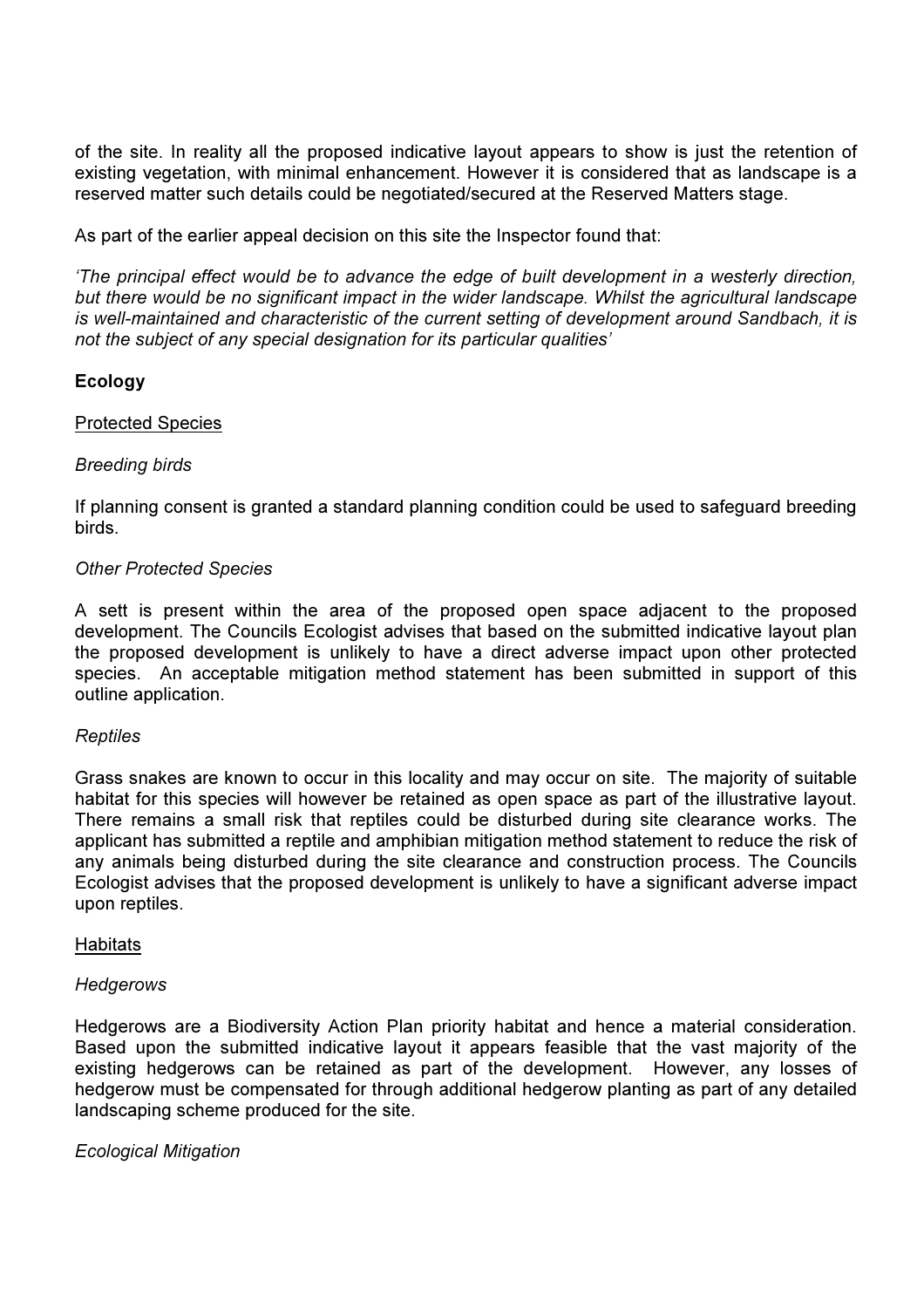This application is supported by an ecological mitigation strategy which in addition to mitigation recommendations also includes a number of proposals for the ecological enhancement of the open space area. The proposed ecological enhancements are welcomed and to ensure they are incorporated into any future detailed reserved matter application a condition should be attached to any approval.

# Sandbach Flashes SSSI

In this case Natural England have been consulted and do not consider that the development would affect the Sandbach Flashes SSSI.

# Flood Risk

The application site is located within Flood Zone 1 according to the Environment Agency Flood Maps. This defines that the land has less than 1 in 1000 annual probability of flooding and all uses of land are appropriate in this location. As the application site is more than 1 hectare in size, a Flood Risk Assessment (FRA) has been submitted as part of this application.

The submitted FRA identifies that the development is not at significant flood risk subject to the recommended flood mitigation strategy. The proposed surface water drainage discharge rate will be limited to Greenfield run off rates and the point of discharge for the site will be to the watercourse to the west of the site. The FRA also indicates that SuDS will be employed on this site.

The Environment Agency and United Utilities were consulted as part of the last application and raised no objection to the proposed development. As a result, the development is considered to be acceptable in terms of its flood risk/drainage implications.

# Agricultural Land Quality

It is noted that Policy NR8 (Agricultural Land) of the Congleton Borough Local Plan has not been saved. However, the National Planning Policy Framework highlights that the use of such land should be taken into account when determining planning applications. It advises local planning authorities that, 'significant developments' should utilise areas of poorer quality land (grades 3b, 4 & 5) in preference to higher quality land.

An Agricultural Land Survey has been produced and this indicates that 3.2 hectares of the site is Grade 2, 3.4 hectares is Grade 4 and 0.4 hectares in non-agricultural land.

The loss of agricultural land was considered as part of the appeal decision for this application and the Inspector found that:

'In my experience it is not unusual for BMV land to be located on the edge of existing towns and settlements, in locations which in other respects are likely to offer the most sustainable opportunities for development. The Framework does not place any absolute prohibition on the development of BMV land, and it was accepted at the Inquiry that it would be reasonable to deal with any loss of good quality land as something to be considered in the overall balance'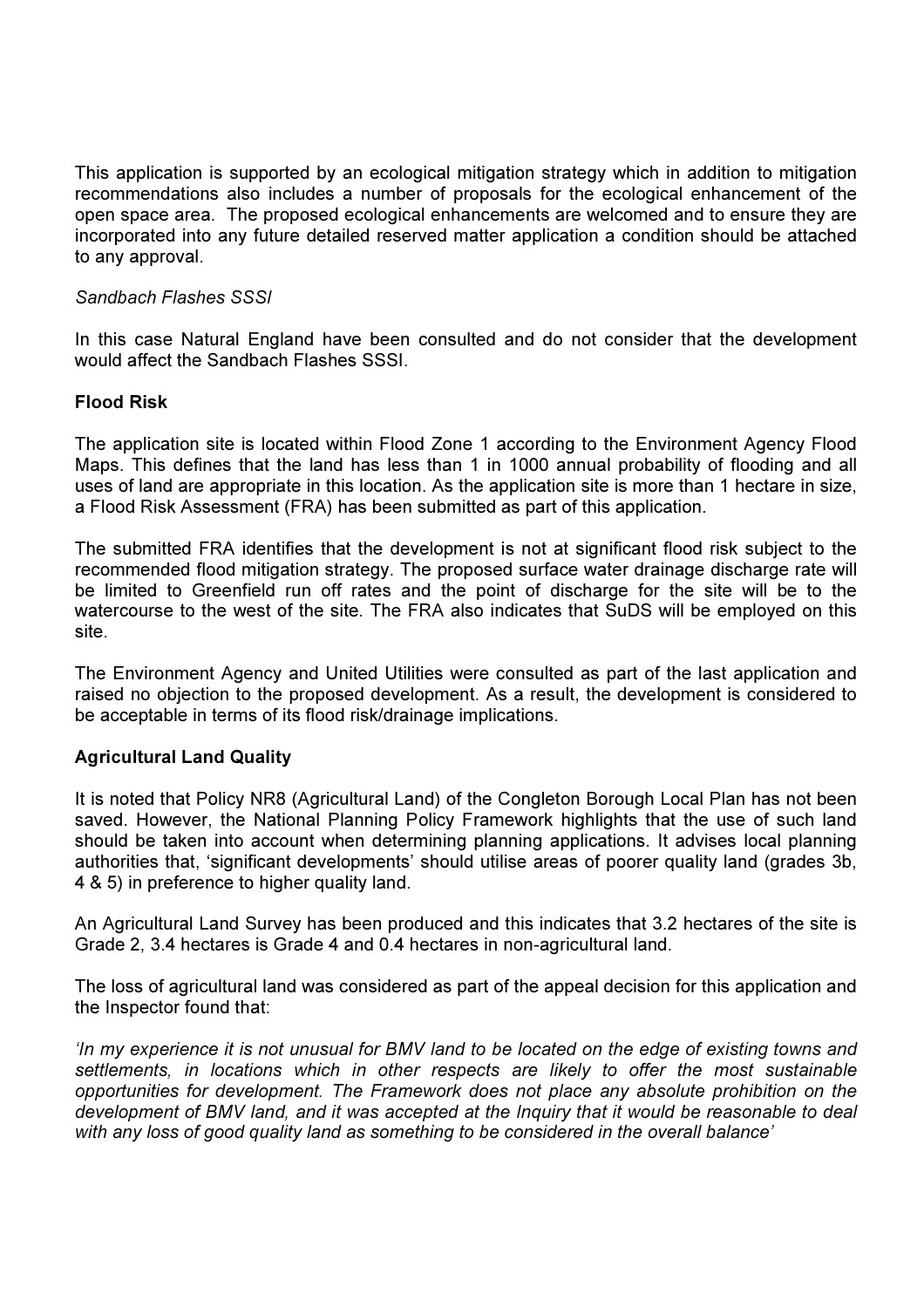The loss of agricultural land was outweighed in this case by the need to provide housing towards the Councils 5 year housing land supply.

#### Ground Conditions

A number of the objections submitted as part of this application make reference to the ground conditions on this site.

In relation to this issue the Brine Board has been consulted but no response had been received at the time of writing this report. However it should be noted that residential development has already been approved on this site and the adjacent site.

#### Health Infrastructure

Concern has been raised about the potential impact upon health infrastructure and in response to this issue the applicant has responded by stating that the NHS doctors surrounding the site are all accepting new patients. Officers have obtained information from the NHS choices website which confirms that the 7 practices within 4 miles of the site are all accepting new patients.

# ECONOMIC SUSTAINABILITY

With regard to the economic role of sustainable development, the proposed development will help to maintain a flexible and responsive supply of land for housing as well as bringing direct and indirect economic benefits to Sandbach including additional trade for local shops and businesses, jobs in construction and economic benefits to the construction industry supply chain.

#### CIL Regulations

In order to comply with the Community Infrastructure Regulations 2010 it is necessary for planning applications with planning obligations to consider the issue of whether the requirements within the S106 satisfy the following:

- (a) necessary to make the development acceptable in planning terms;
- (b) directly related to the development; and
- (c) fairly and reasonably related in scale and kind to the development.

The development would result in increased demand for primary and secondary school places in Sandbach where there is very limited spare capacity. In order to increase capacity of the school(s) which would support the proposed development, a contribution towards primary and secondary school education is required. This is considered to be necessary and fair and reasonable in relation to the development.

The cycleway contribution would improve the sustainability credentials of the site and was considered to be CIL compliant by the Inspector as part of the appeal.

The development would result in increased vehicular movements at the junctions of Old Mill Road/the Hill, Crewe Green Roundabout and Junction 17 of the M6 which are already at capacity. In order to mitigate this impact a contribution is required towards the Councils scheme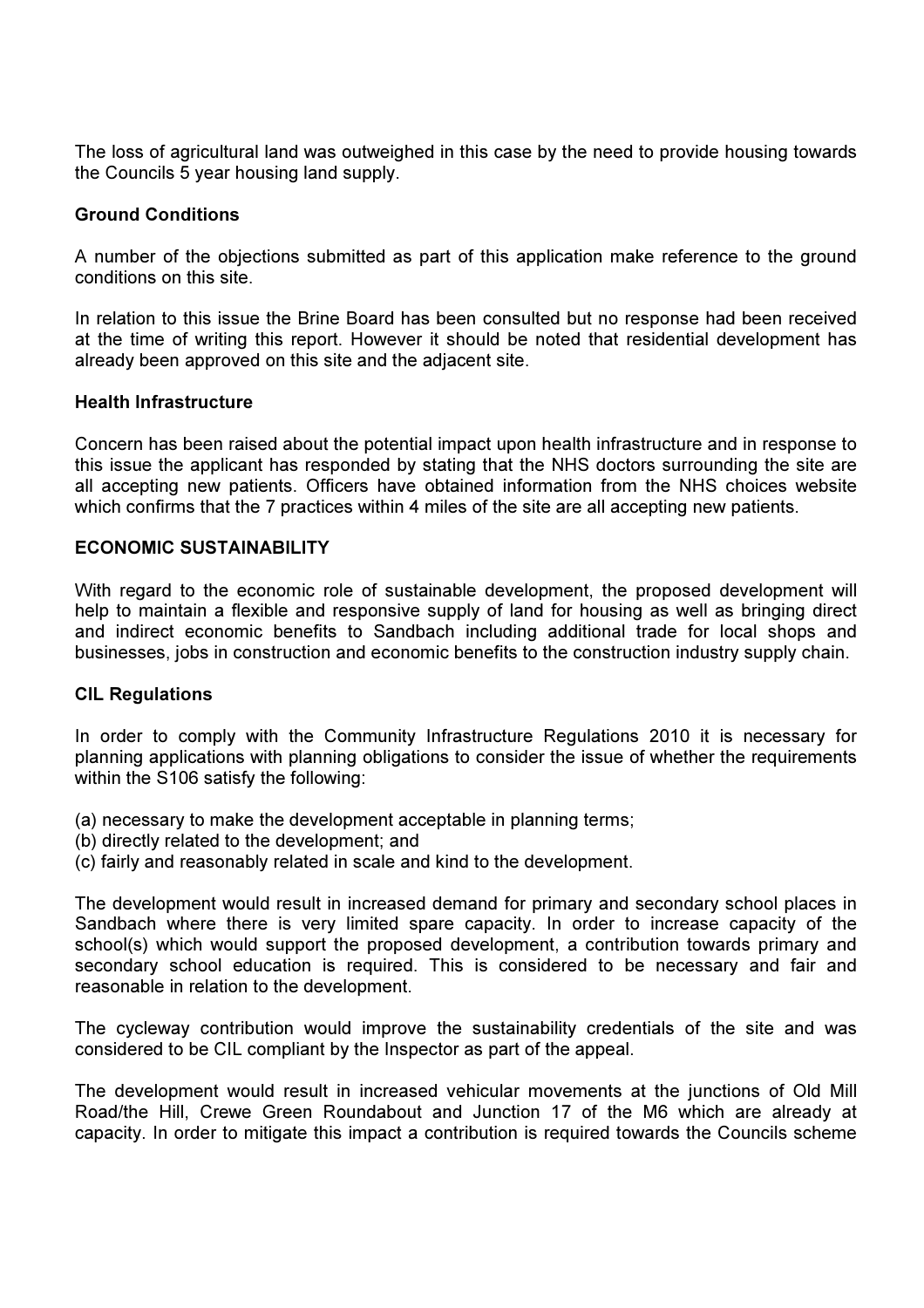of improvements at these junctions. This is considered to be necessary and fair and reasonable in relation to the development.

The cycling contribution of £100,000 for improvements to cycling provision in the Wheelock, Sandbach and Elworth/Ettiley Heath area would improve the sustainability credentials of this site. This is considered to be necessary and fair and reasonable in relation to the development.

As explained within the main report, POS and children's play space is a requirement of the Interim Planning Policy. It is directly related to the development and is fair and reasonable.

On this basis the S106, recommendation is compliant with the CIL Regulations 2010.

# PLANNING BALANCE

The proposed development would be contrary to Policy PS8 and H6 and the development would result in a loss of open countryside. However as Cheshire East cannot demonstrate a 5 year supply of deliverable housing sites and the presumption in favour of sustainable development applies at paragraph 14 of the Framework where it states that LPA's should grant permission unless any adverse impact of doing so would significantly and demonstrably outweigh the benefits from it, when assessed against the Framework as a whole; or specific policies in the Framework indicate development should be restricted.

The benefits in this case are:

- The development would provide benefits in terms of much needed affordable housing provision and would help in the Councils delivery of 5 year housing land supply.
- In terms of the POS provision and the proposed NEAP this is considered to be acceptable. The provision of a NEAP would provide a facility for future residents and other residents in this part of Sandbach.
- Community facility
- The development would provide significant economic benefits through the provision of employment during the construction phase, new homes and benefits for local businesses in Sandbach.

The development would have a neutral impact upon the following subject to mitigation:

- The impact upon education infrastructure would be neutral as the impact would be mitigated through the provision of a contribution.
- The impact upon protected species/ecology is considered to be neutral subject to the imposition of conditions to secure mitigation.
- There is not considered to be any drainage implications raised by this development.
- The proposed highways contribution would mitigate the highways impact and the overall impact would be neutral.
- The impact upon trees is considered to be neutral at this stage and further details would be provided at the reserved matters stage.
- The impact upon residential amenity/noise/air quality and contaminated land could be mitigated through the imposition of planning conditions.
- The impact upon the landscape would not in itself be sufficiently harmful to make the appeal proposal unacceptable

The adverse impacts of the development would be: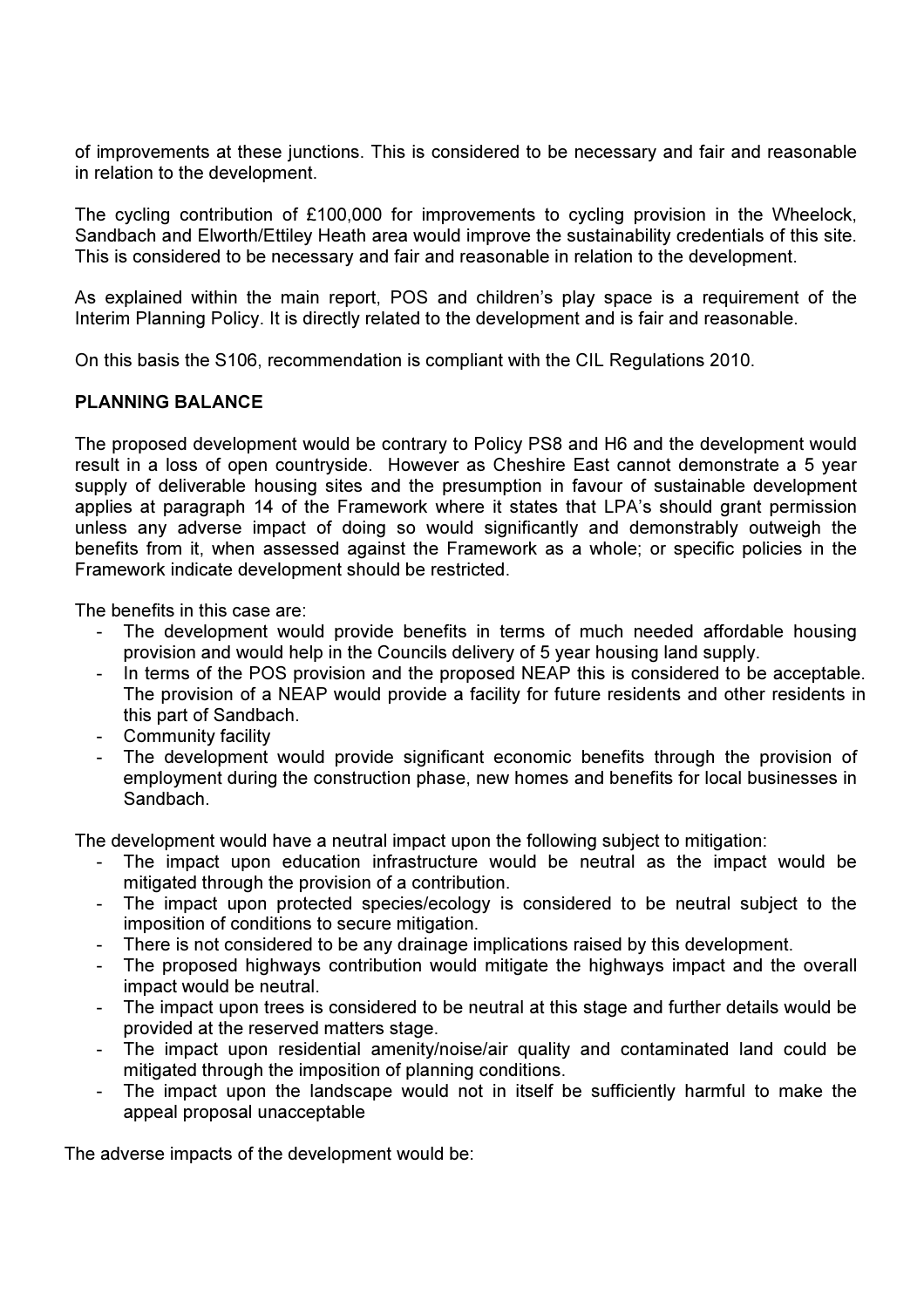- The loss of open countryside.
- The loss of agricultural land.

There would be few adverse impacts in approving this development and they would not significantly and demonstrably outweigh the benefits of the development. The contribution of the development of this site towards the housing need of the Borough is considered to be significant and the presumption in favour of sustainable development applies. This is consistent with the earlier appeal decision for up to 100 dwellings on this site which was allowed with an award of costs against the Council.

# RECOMMENDATION:

APPROVE subject to completion of Section 106 Legal Agreement to secure the following:-

1. A scheme for the provision of 30% affordable housing – 65% to be provided as social rent/affordable rent with 35% intermediate tenure. The scheme shall include:

- The numbers, type, tenure and location on the site of the affordable housing provision

- The timing of the construction of the affordable housing and its phasing in relation to the occupancy of the market housing

- The arrangements for the transfer of the affordable housing to an affordable housing provider or the management of the affordable housing if no Registered Social Landlord is involved

- The arrangements to ensure that such provision is affordable for both first and subsequent occupiers of the affordable housing; and

- The occupancy criteria to be used for determining the identity of occupiers of the affordable housing and the means by which such occupancy criteria shall be enforced.

2. Provision of Public Open Space and a NEAP (8 pieces of equipment) to be maintained by a private management company

3. Primary School Education Contribution of £238,618.38

4. Secondary School Education Contribution of £261,483.04

5. Highways Contribution (Sum to be confirmed) towards the junctions of Old Mill Road/the Hill, Crewe Green Roundabout and Junction 17 of the M6

6. Cycling Contribution (Sum to be confirmed) for improvements to cycling provision in the Wheelock, Sandbach and Elworth/Ettiley Heath area.

And the following conditions:-

- 1. Standard Outline
- 2. Submission of Reserved Matters
- 3. Time limit for submission of reserved matters
- 4. Approved Plans
- 5. Details of existing and proposed ground levels
- 6. Phasing of the development
- 7. Submission of materials for the development
- 8. Details of overland flow
- 9. Details of scheme for the disposal of foul water
- 10. Contaminated land
- 11. Environment Management Plan
- 12. Travel Plan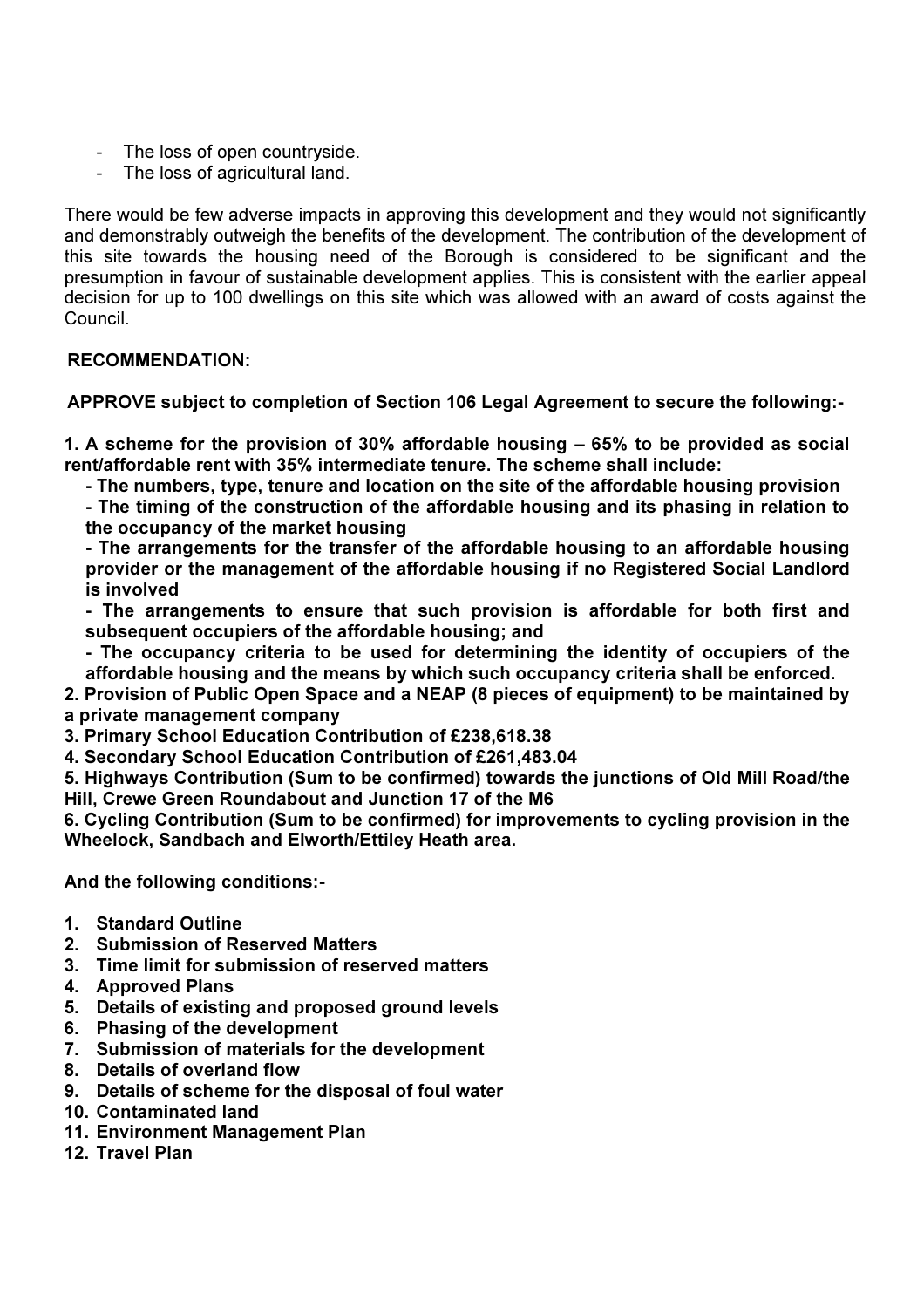- 13. 8m buffer zone along the watercourse
- 14. Submission of a revised Ecological Mitigation Strategy
- 15. Breeding Birds timing of works
- 16. Replacement hedgerow planting as part of the reserved matters application
- 17. Arboricultural Method Statement
- 18. Landscape Design and Management Strategy
- 19. Open Space Scheme
- 20. Management Plan for the Open Space

In order to give proper effect to the Board`s/Committee's intentions and without changing the substance of the decision, authority is delegated to the Principal Planning Manager, in consultation with the Chair (or in his absence the Vice Chair) of Strategic Planning Board, to correct any technical slip or omission in the wording of the resolution, between approval of the minutes and issue of the decision notice.

Should the application be subject to an appeal, the following Heads of Terms should be secured as part of any S106 Agreement:

- 1. A scheme for the provision of 30% affordable housing 65% to be provided as social rent/affordable rent with 35% intermediate tenure. The scheme shall include:
	- The numbers, type, tenure and location on the site of the affordable housing provision

- The timing of the construction of the affordable housing and its phasing in relation to the occupancy of the market housing

- The arrangements for the transfer of the affordable housing to an affordable housing provider or the management of the affordable housing if no Registered Social Landlord is involved

- The arrangements to ensure that such provision is affordable for both first and subsequent occupiers of the affordable housing; and

- The occupancy criteria to be used for determining the identity of occupiers of the affordable housing and the means by which such occupancy criteria shall be enforced.

2. Provision of Public Open Space and a NEAP (8 pieces of equipment) to be maintained by a private management company

3. Primary School Education Contribution of £238,618.38

4. Secondary School Education Contribution of £261,483.04

5. Highways Contribution (Sum to be confirmed) towards the junctions of Old Mill Road/the Hill, Crewe Green Roundabout and Junction 17 of the M6

6. Cycling Contribution (Sum to be confirmed) for improvements to cycling provision in the Wheelock, Sandbach and Elworth/Ettiley Heath area.